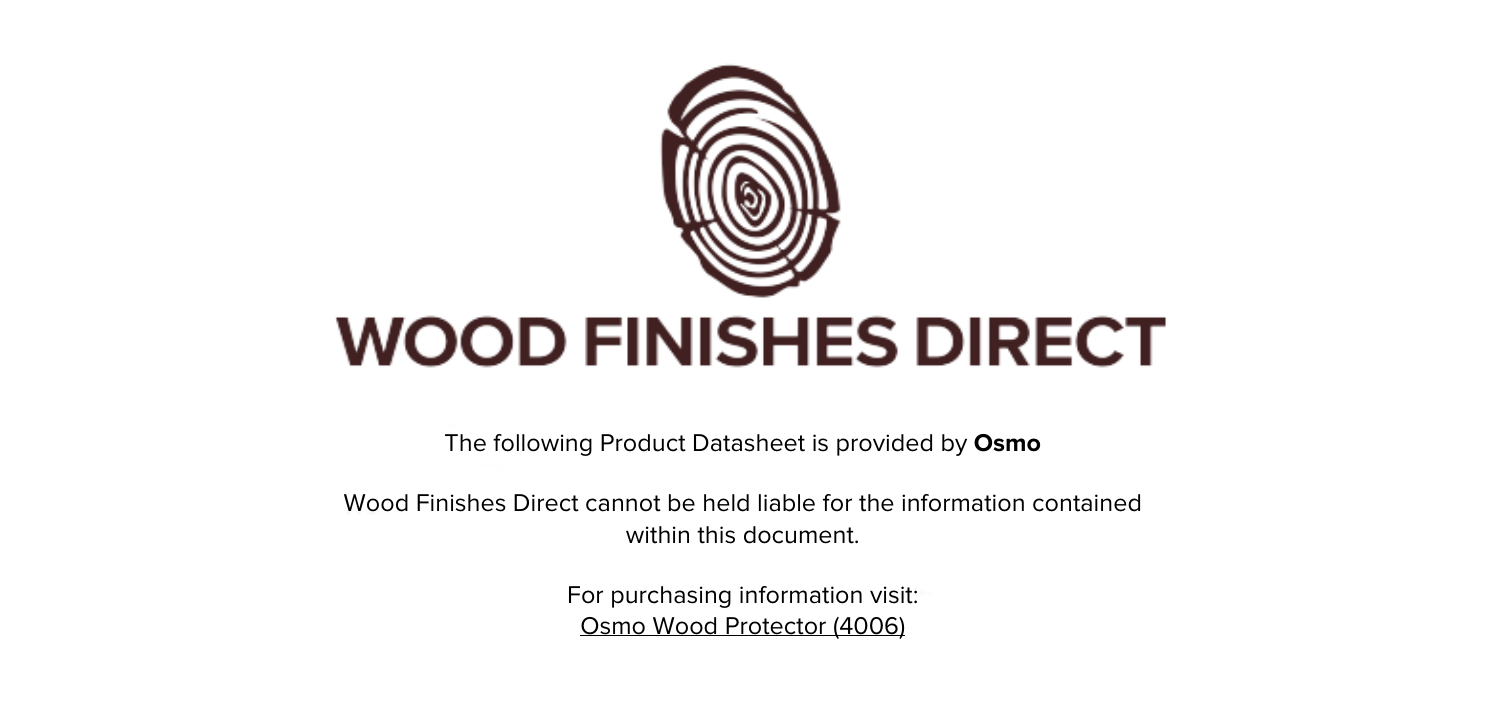1 COAT

# WOOD PROTECTOR

Biocide-free wax impregnation - especially for applications in wet rooms!



4006 Clear

# PRODUCT DESCRIPTION

Clear, microporous wood impregnation based on natural oils and waxes without biocides or preservatives. Due to its high physical wood protection, it is well suited for coating wood that is susceptible to blue stain. Osmo Wood Protector is strongly water-repellent. When dry, finish is safe for humans, animals and plants and is suitable for children's toys as per EN 71.3 (European norm) and is saliva-resistant and sweatproof according to DIN 53160 (German industrial norm).

# RECOMMENDED USE

Osmo Wood Protector is suitable for any interior wood particularly susceptible to blue stain (e.g. Pine), e.g. wooden flooring, window frames and wood in baths. Also suitable for exterior wood, for which an absolutely ecological, non-biocidal impregnation is desired, e.g. children's toys and sandboxes.

# **INGREDIENTS**

Based on natural plant oils and waxes (sunflower oil. thistle oil, carnauba wax and candelilla wax), paraffin, siccatives (drying agents) and water-repellent additives. Dearomatized white spirit (benzene-free). This product fulfils EU regulations (2004/42/EC) according to the VOC content of max. 750 g/l (Cat. A/h (2010)). Detailed declaration of ingredients available upon request.

# **TECHNICAL DATA**

Specific gravity: 0.84-0.86 g/cm<sup>3</sup> Viscosity: 35-45s DIN EN ISO 2431/3 mm, viscid Odour: faint/mild, after drying odourless Flash point: >61°C acc. DIN EN ISO 2719



# **STORAGE**

Up to 5 years and longer if can is kept dry and closed tightly. If thickened by frost, store for 24-36 hours at room temperature before use.

# SURFACE PREPARATION

Wood surface must be clean, dry and frost-free (moisture content max. 18%).

Osmo Wood Protector is ready to use, please do not thin. Stir well before use.

Clean old microporous stains thoroughly. Old paints and lacquers must be completely removed. As a general rule, wear a dust mask during sanding works. Fill small cracks, larger joints or holes in wood (with Osmo Wood Filler).

The finished surface is, among other things, influenced by the wood's natural characteristics. Therefore, a trial application is always required, especially for unfamiliar surfaces.

Osmo Wood Protector is compatible with all conventional types of glue and putty (except for products containing silicon).

# METHODS OF APPLICATION

Apply one time to the clean and dry wood with Osmo Natural Bristle Brush, Osmo Microfibre Roller or by dippina.

Coat the clean, dry, frost-free wood generously - if possible, on all sides.

Dipping process: approx. 2 minutes dipping time Allow for good ventilation.

Top coat should be carried out within one week.

# CLEANING OF TOOLS

With Osmo Brush Cleaner (free of aromatic compounds).